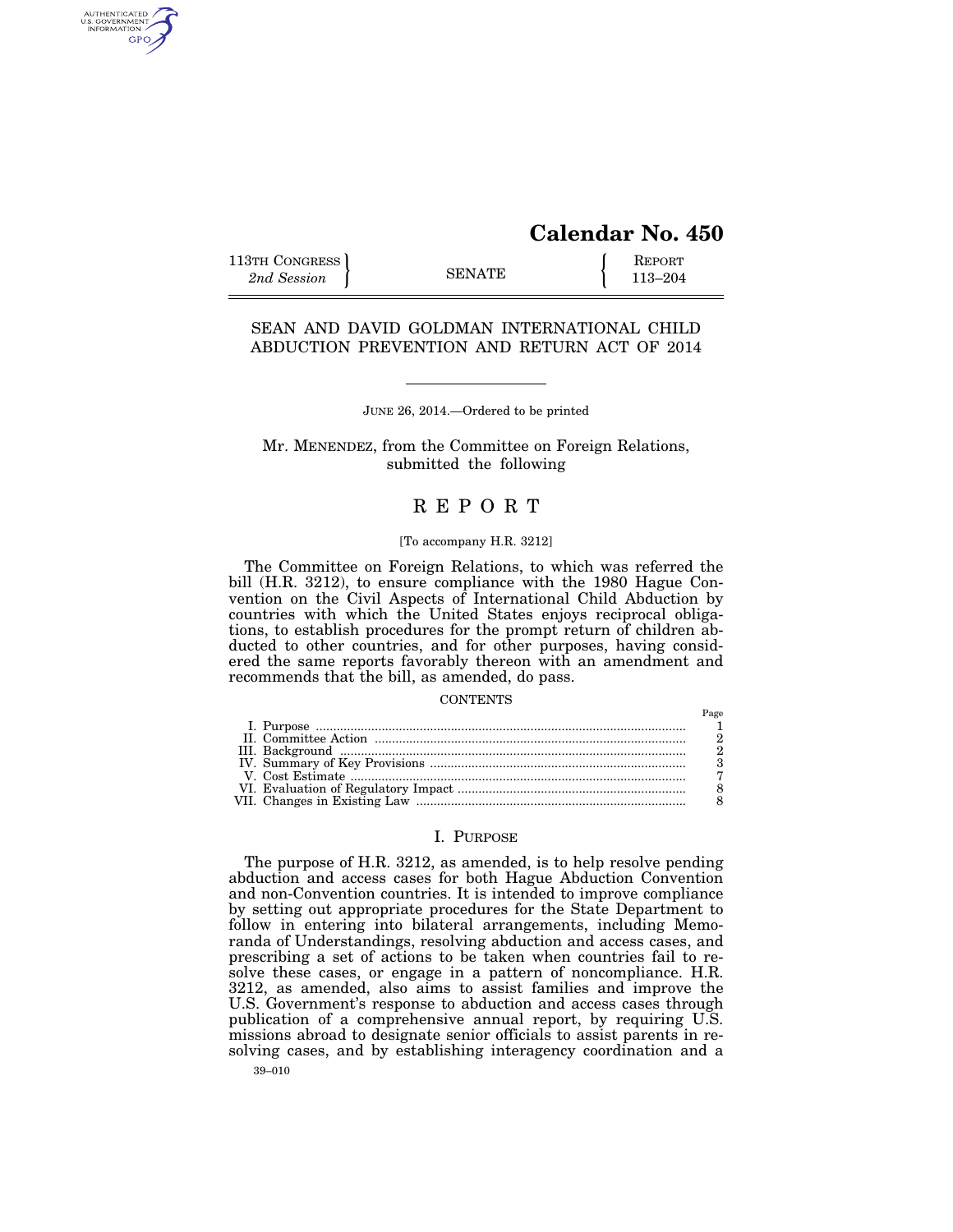prevention mechanism to halt wrongful abduction before it occurs. Additionally, H.R. 3212, as amended, authorizes a total of \$2 million in funding to provide judicial training on the effective handling of parental abduction cases in countries with either a pattern of noncompliance, or a significant number of pending unresolved abduction cases.

### II. COMMITTEE ACTION

The Committee on Foreign Relations held a public hearing on the problem of international parental child abduction on February 27, 2014, at which testimony was heard from Ambassador Susan Jacobs, the Special Advisor for Children's Issues in the Bureau of Consular Affairs at the Department of State. The committee also heard testimony from a panel of private sector witnesses: Ernie Allen, President and Chief Executive Officer of the International Center for Missing and Exploited Children; David Goldman, Cofounder and Director of the Bring Sean Home Foundation; Patrick Braden, Chief Executive Officer of Global Future: The Parents' Council on International Children's Policy; and Noelle Hunter, the parent of an abducted child.

H.R. 3212 passed the House of Representatives on December 11, 2013, and was referred to the Senate Committee on Foreign Relations on December 17, 2013. On June 19, 2014, Senator Menendez introduced S. 2509, the Sean and David Goldman International Child Abduction Prevention and Return Act of 2014, with Senators Corker and Markey as co-sponsors. On June 24, 2014, the committee considered H.R. 3212, with a substitute amendment offered by Senator Menendez and co-sponsored by Senator Corker, which was the text of S. 2509. On June 24, 2014, the committee ordered H.R. 3212 reported favorably, with the substitute amendment as well as a manager's amendment.

The substitute amendment and the manager's amendment were agreed to by voice vote. The subject matter areas covered by the manager's amendment included, among other things, changing the sub-definition of Central Authority to address bilateral procedures countries, instead of MOU countries, adding ''legal custodian'' to definitions for ''left-behind parent'' and ''rights of custody,'' adding a requirement that the Annual Report on International Child Abduction be posted to the State Department website, adding a formal request for the extradition of the individual engaged in the abduction to the description of actions by the Secretary of State in Hague Abduction Convention countries, and reducing the amount authorized to be appropriated to the Secretary of State for judicial training from \$5 million for each of fiscal years 2015 and 2016 to \$1 million for each of fiscal years 2015 and 2016.

#### III. BACKGROUND

The Hague Conference on Private International Law concluded the Convention on the Civil Aspects of International Child Abduction on October 25, 1980. The Convention's objectives are to protect children from wrongful removals and retentions across international borders, and to supply procedures to assist in either access to the children, or their safe and expeditious return. The Convention entered into force for the United States in 1988, and the U.S.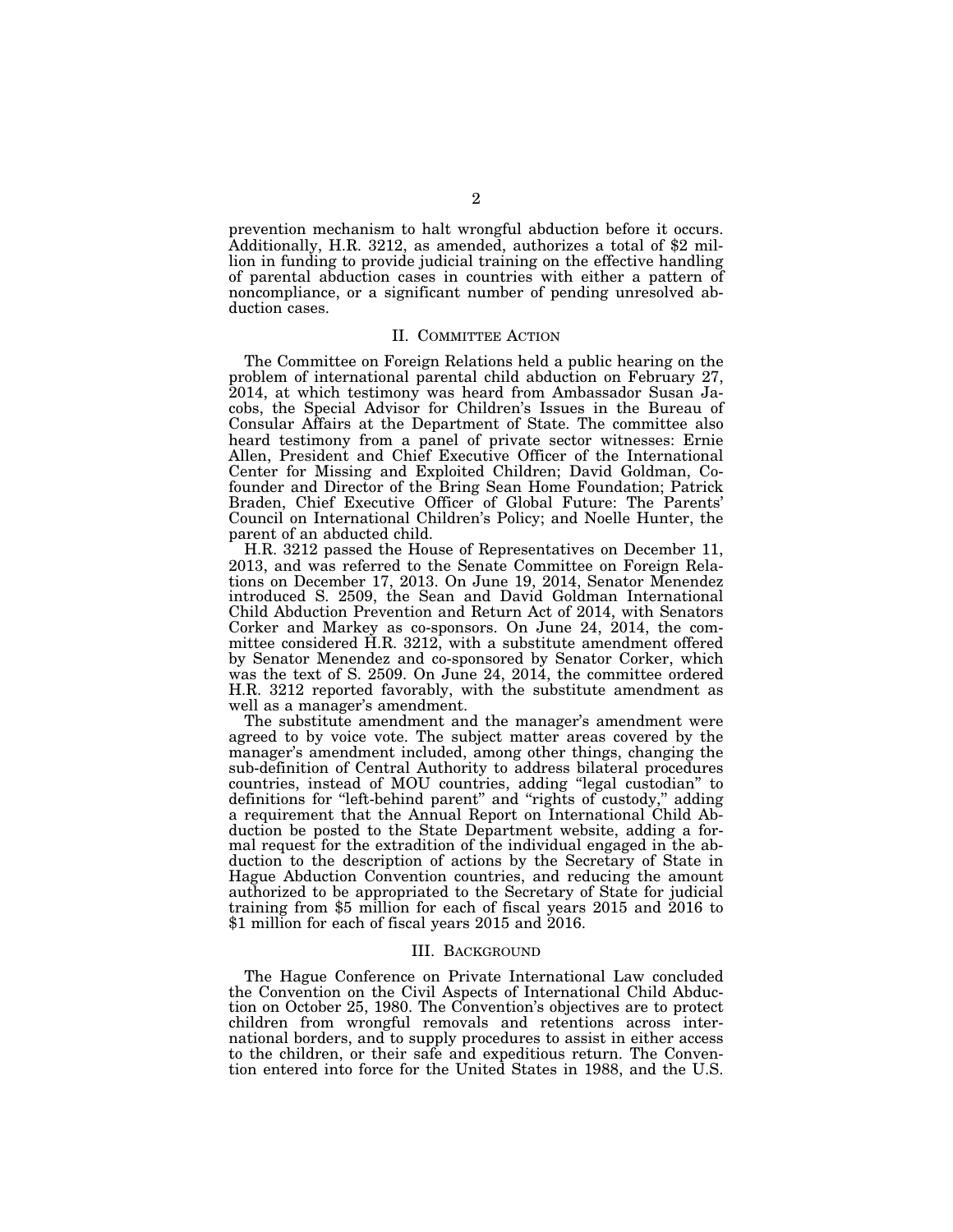currently partners with over 70 countries under the Convention. Countries signing on to the Convention guarantee that a signatory nation will respect and follow the custody rights and laws of all other signatory nations. The Convention itself does not adjudicate the merits of a custody dispute or act like an extradition treaty.

More than 1,000 outgoing international parental child abductions are reported every year in the United States. This is a growing problem, as the total number of applications made under the Hague Abduction Convention has increased by over 40 percent since 2003. The return rate for children abducted to countries under the Hague Abduction Convention hovers around 50 percent, and the return rate is even less for non-Convention countries, with many non-Convention countries never returning a single child to the United States. Convention and non-Convention countries alike may experience difficulties with regards to their judicial systems, law enforcement, or central administrations that hinder efforts to locate and effectuate the return of an abducted child.

H.R. 3212, as amended, will provide the Secretary of State with stronger diplomatic tools and a more coherent and transparent U.S. policy so as to better enforce compliance with the Hague Abduction Convention and bilateral arrangements in the case of non-Convention countries. H.R. 3212, as amended, strengthens and streamlines H.R. 3212, the Sean and David Goldman International Child Abduction Prevention and Return Act of 2013, which passed the House of Representatives in December 2013, by expanding the scope of countries that may be subject to actions taken by the Secretary of State, and by adding important prevention measures.

#### IV. SUMMARY OF KEY PROVISIONS

A summary of the key provisions of H.R. 3212, as amended, follows.

#### *Section 2*

Section 2 presents key findings addressing the growing problems of international parental child abduction, obstacles to the recovery of abducted children, issues with compliance and implementation of the Hague Abduction Convention, challenges facing left-behind parents and military parents, and the importance of preventing abductions before they occur. The section goes on to state that it is the sense of the Congress that the United States should set a strong example for other Convention countries in the timely location of children abducted from other countries and brought to the United States, and the prompt resolution of their cases. The section states the purposes of the Act are to protect children whose habitual residence is the United States from wrongful abduction, to assist leftbehind parents in quickly resolving cases and maintaining safe and predictable contact with their children while an abduction case is pending, to protect the custodial rights of parents by providing information to all stakeholders to prevent abduction, to detail actions to be undertaken by the Secretary of State to resolve abduction cases, and to increase interagency coordination to prevent international child abduction before it occurs.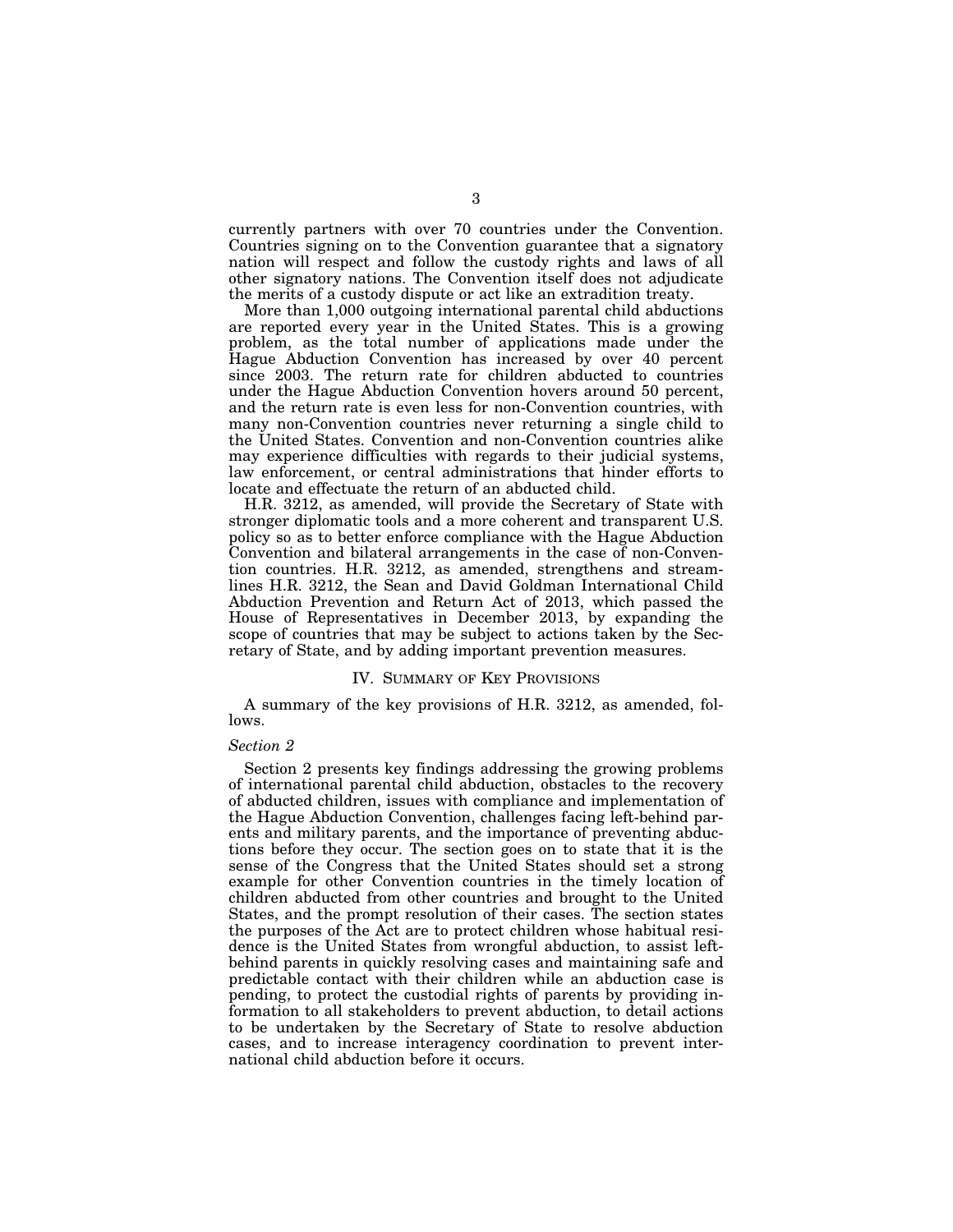### *Section 3*

Section 3 defines key terms that are used throughout the legislation. The term ''abduction case'' is defined as a case that has been reported to the Central Authority of the United States by a left-behind parent for the resolution of an abduction, and meets the criteria for an international child abduction under the Hague Abduction Convention, regardless of whether the country at issue is a Convention country. The term "access case" is defined as a case involving an application filed with the Central Authority of the United States by a parent seeking rights of access. The term ''pattern of noncompliance'' means: the persistent failure of a Convention country to implement and abide by provisions of the Hague Abduction Convention, or of a non-Convention country to either abide by bilateral procedures that have been established between the United States and such country, or to work with the Central Authority of the United States to resolve abduction cases. Persistent failure is defined as, respectively: thirty percent or more of the total abduction cases in the country are unresolved abduction cases, the Central Authority of that country regularly fails to fulfill its responsibilities pursuant to the relevant document, the judicial and administrative branch of the country fails to regularly implement and comply with the Hague Abduction Convention or procedure provisions, or law enforcement authorities regularly fail to enforce return orders or determinations of rights of access. An ''unresolved abduction case'' means a case that remains unresolved 12 months after the date on which the completed application for return of the child is submitted for determination to the judicial or administrative authority in the country in which the child is located. An abduction case is considered resolved if the child is returned to the country of habitual residence, if the judicial or administrative branch of the country in which the child is located has implemented and is complying with the provisions of the relevant document, if the left-behind parent reaches a voluntary arrangement with the other parent, or submits a written withdrawal of the application, if the left-behind parent cannot be located for 1 year despite documented efforts to locate the parent, or if the child or left-behind parent is deceased.

#### TITLE I.—DEPARTMENT OF STATE ACTIONS

#### *Section 101. Annual Report*

Section 101 requires the State Department, not later than April 30 of each year, to submit a comprehensive annual report on the status of international child abductions as relating to children whose habitual residence is the United States. The report is to include a list of all countries in which there were 1 or more abduction cases, with more detailed information required for each country where there were 5 or more pending abduction cases. The report must also contain the number of abducted children who were returned to the United States, the number of cases resolved without abducted children being returned to the United States, a list of Convention and bilateral arrangement countries that have failed to comply with their international obligations, a list of countries demonstrating a pattern of noncompliance, whether noneconomic policy options to resolve the pattern of noncompliance have been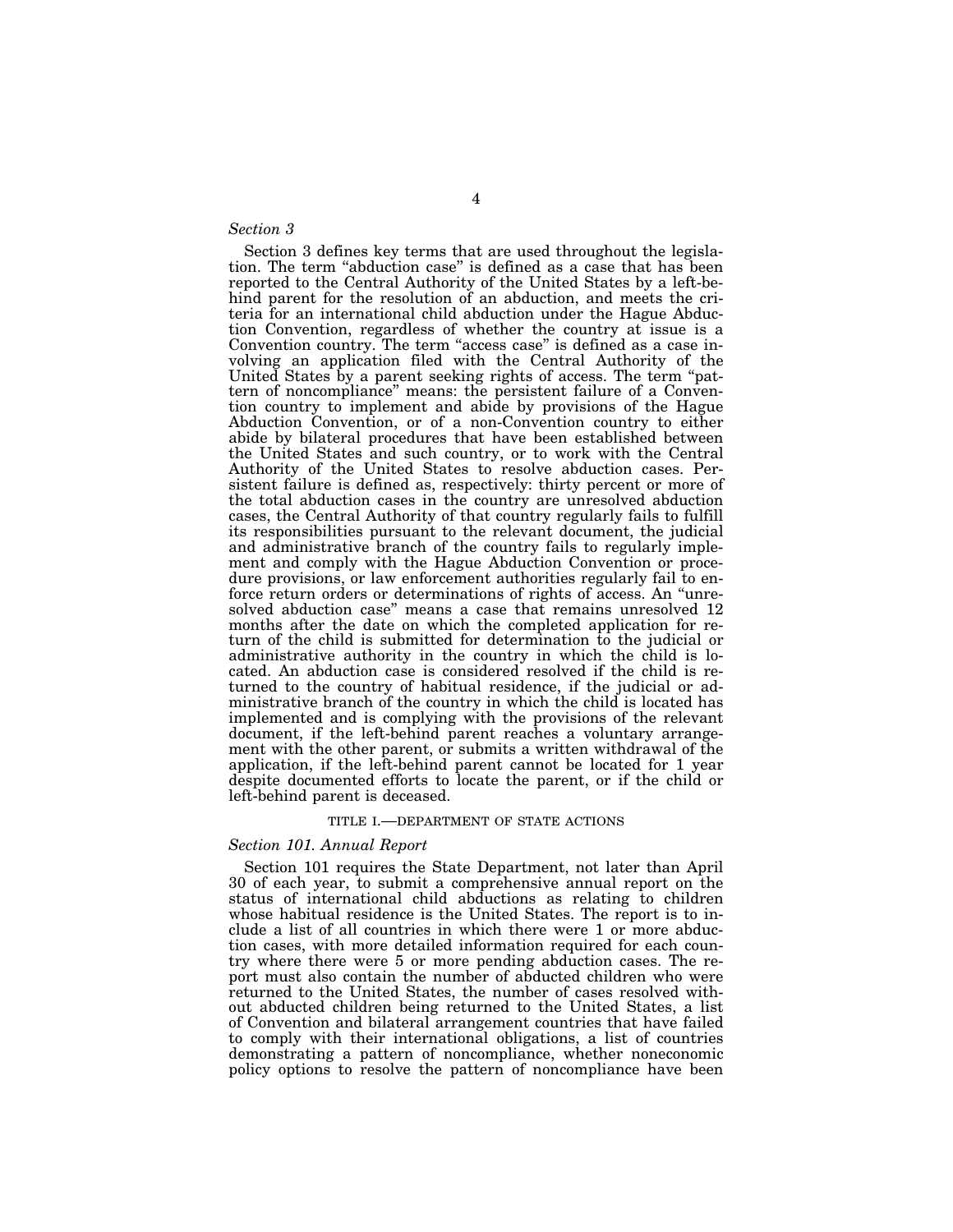exhausted, and information on efforts by the Secretary of State to encourage non-Convention countries to join the Hague Abduction Convention, implement other bilateral procedures, and address pending abduction and access cases. The report must also include the number of unresolved abduction cases affecting military parents; a description of the assistance offered to such parents; information on the use of airlines in abductions; information on actions taken by the Central Authority of the United States to train domestic judges in the application of the Hague Convention; and information on actions by the United States to train U.S. Armed Forces legal assistance personnel, military chaplains, and military family support center personnel to deal with abductions, the risk of loss of contact with children, and the legal means available to resolve such cases. The completed report must be posted to the publicly accessible State Department website.

### *Section 102. Standards and Assistance*

Section 102 requires United States diplomatic and consular missions to monitor abduction and access cases, maintain consistent reporting standards on such cases, and designate a least one senior official at each mission to monitor developments on individual cases, as well as assist visiting left-behind parents seeking to resolve such cases. It also requires a written strategic plan for engagement with any country in which there are five or more cases of international child abduction.

# *Section 103. Bilateral Procedures, Including Memoranda of Understanding*

Section 103 requires the Secretary of State, within 180 days of passage of the Act, to develop and enter into appropriate bilateral procedures with non-Hague-Convention countries, or Hague Abduction Convention countries with unresolved abduction cases that occurred before the Convention entered into force. In entering into these procedures, the Secretary of State should prioritize those countries with significant abduction cases and related issues. These bilateral procedures should include identification of countries' Central Authority, their relevant judicial, administrative and law enforcement authorities; a protocol to identify, locate, and return an abducted child not later than 6 weeks after the abduction case has been submitted to the country's relevant authority; and the implementation of protocols to establish and protect the rights of interim contact with the children during the pendency of abduction cases and establish periodic visits between a State Department official and an abducted child.

### *Section 104. Report to Congressional Representatives*

Section 104 requires that, when a left-behind parent reports a child abduction to the U.S. Central Authority and consents to the notification, the State Department must, as soon as possible, notify the congressional representatives representing the legal residence of the parent.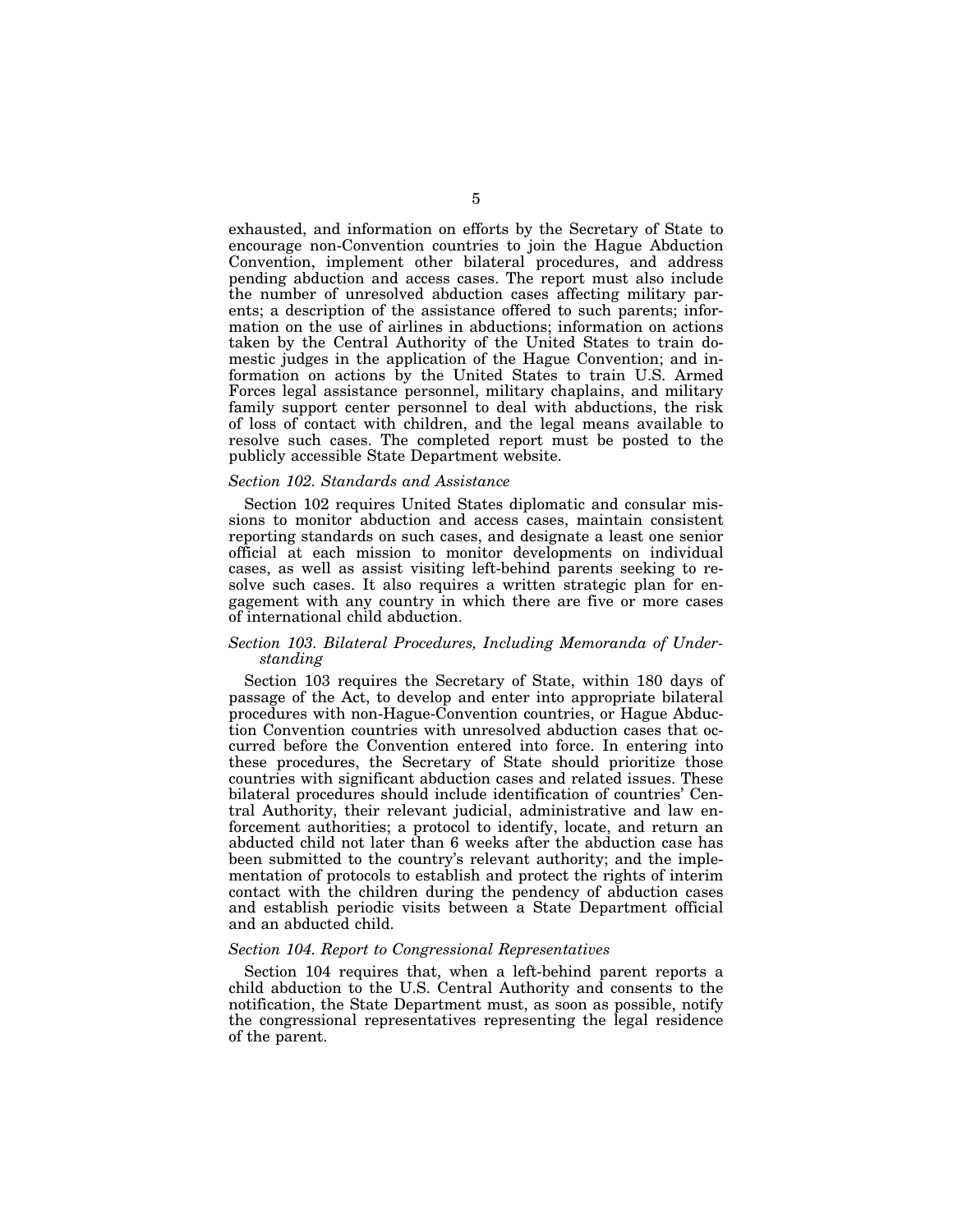## TITLE II.—ACTIONS BY THE SECRETARY OF STATE

## *Section 201. Response to International Child Abductions*

Section 201 provides that if, 12 months after the date on which the Central Authority of the United States submits a child abduction or access case to a foreign country, the Secretary of State determines that the country has failed to take appropriate steps to resolve the case, the Secretary should take 1 or more of the prescribed actions in Section 202, and should direct the State Department Chief of Mission in that country to address the case's resolution with senior officials in the foreign government. The Secretary of State may delay these actions if the Secretary determines that an additional period of up to 1 year will substantially assist in resolving the case, but must provide a report to the appropriate congressional committees detailing the reasons for delaying or not taking action. The Secretary of State must first communicate with the Central Authority of the country at issue before implementing the actions in Section 202, and must target such actions as narrowly as possible, so as to minimize any adverse impact on the population of the targeted country, or on the humanitarian activities of United States and foreign NGOs in that country.

#### *Section 202. Actions by the Secretary of State in Response to Patterns of Noncompliance in Cases of International Child Abduction*

Section 202 instructs the Secretary of State to review the status of abduction and access cases in each foreign country in order to determine whether the government of such country has engaged in a pattern of noncompliance during the preceding 12 months. If the Secretary makes such a determination, the Secretary must determine the offending agencies or instrumentalities of the foreign government, and take 1 or more prescribed actions, including a demarche; an official public statement detailing unresolved cases; a public condemnation, a delay or cancellation of 1 or more bilateral working, official, or state visits; a formal request for the extradition of the individual engaged in the abduction; or the withdrawal, limitation, or suspension of United States development assistance in accordance with sections 116, 502B, or chapter 4 of part II of the Foreign Assistance Act of 1961. The Secretary may substitute any other action authorized by law, so long as it is commensurate in effect to the action substituted, and does not prohibit or restrict life-saving humanitarian assistance. The Secretary is not required to take action for up to 90 days if the Secretary determines and certifies that such a period is necessary to continue negotiations, to review corrective action taken by the relevant country, or because the Secretary anticipates that corrective action will be taken within the 90-day period.

# *Section 203. Consultations With Foreign Governments*

Section 203 instructs the Secretary of State to request and enter into consultations with foreign governments as soon as possible following any determination made under section 201, or any actions taken under section 202.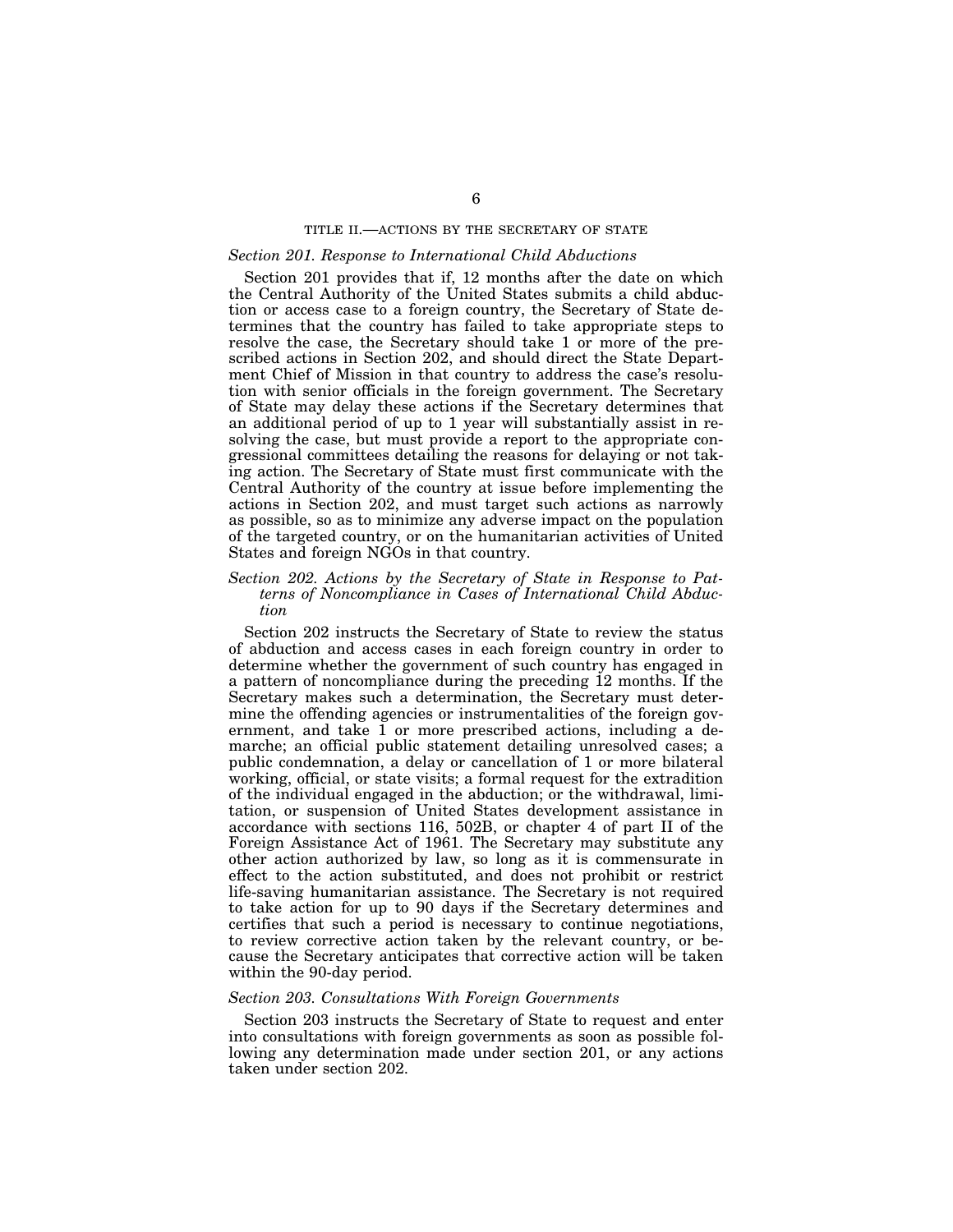### *Section 204. Waiver by the Secretary of State*

Section 204 authorizes the Secretary of State to waive the application of actions taken under section 202 if the country at issue has satisfactorily resolved the abduction cases giving rise to the United States actions, has ended such country's pattern of noncompliance, or the national security interest of the U.S. requires the exercise of the waiver. When exercising a waiver, the Secretary must notify the appropriate congressional committees and provide them with a detailed justification. The Secretary must ensure that each waiver determination is published in the Federal Register or posted on the Department of State website, unless the Secretary determines that publication would harm the national security of the United States, or would not further the purposes of this Act.

#### *Section 205. Termination of Actions by the Secretary of State*

Section 205 authorizes the Secretary of State to terminate any actions taken under this Act if the Secretary submits to Congress a written certification that the country in question has resolved the abduction case that gave rise to such actions, or has taken substantial and verifiable steps to correct its persistent pattern of noncompliance.

#### TITLE III.—PREVENTION OF INTERNATIONAL CHILD ABDUCTION

#### *Section 301. Preventing Children From Leaving the United States in Violation of a Court Order*

Section 301 amends the Homeland Security Act of 2002 to establish a prevention program with the U.S. Customs and Border Protection (CBP) to prevent the departure of a child from the U.S. if a parent or legal guardian secures a valid court order and presents it to CBP in sufficient time to prevent such departure. The Secretary of State must also convene and chair an interagency working group on preventing international parental child abduction. The group must contain representatives from the State Department, the Justice Department, and the Department of Homeland Security. Finally, the Secretary of Defense must designate an official to coordinate with the State Department on international child abduction issues, and to oversee activities to prevent or resolve international child abduction cases relating to active duty military service members.

## *Section 302. Authorization for Judicial Training on International Parental Child Abduction*

Section 302 authorizes \$1,000,000 for Fiscal Year (FY) 2015, and another \$1,000,000 for FY 2016, in order to provide judicial training on the effective handling of parental abduction cases in countries either with a pattern of noncompliance, or in countries with a significant number of pending unresolved abduction cases. 180 days after this bill's enactment, the President must submit a strategy to carry out these training activities to the appropriate congressional committees.

### V. COST ESTIMATE

In accordance with Rule XXVI, paragraph 11(a) of the Standing Rules of the Senate, the committee notes that the cost estimate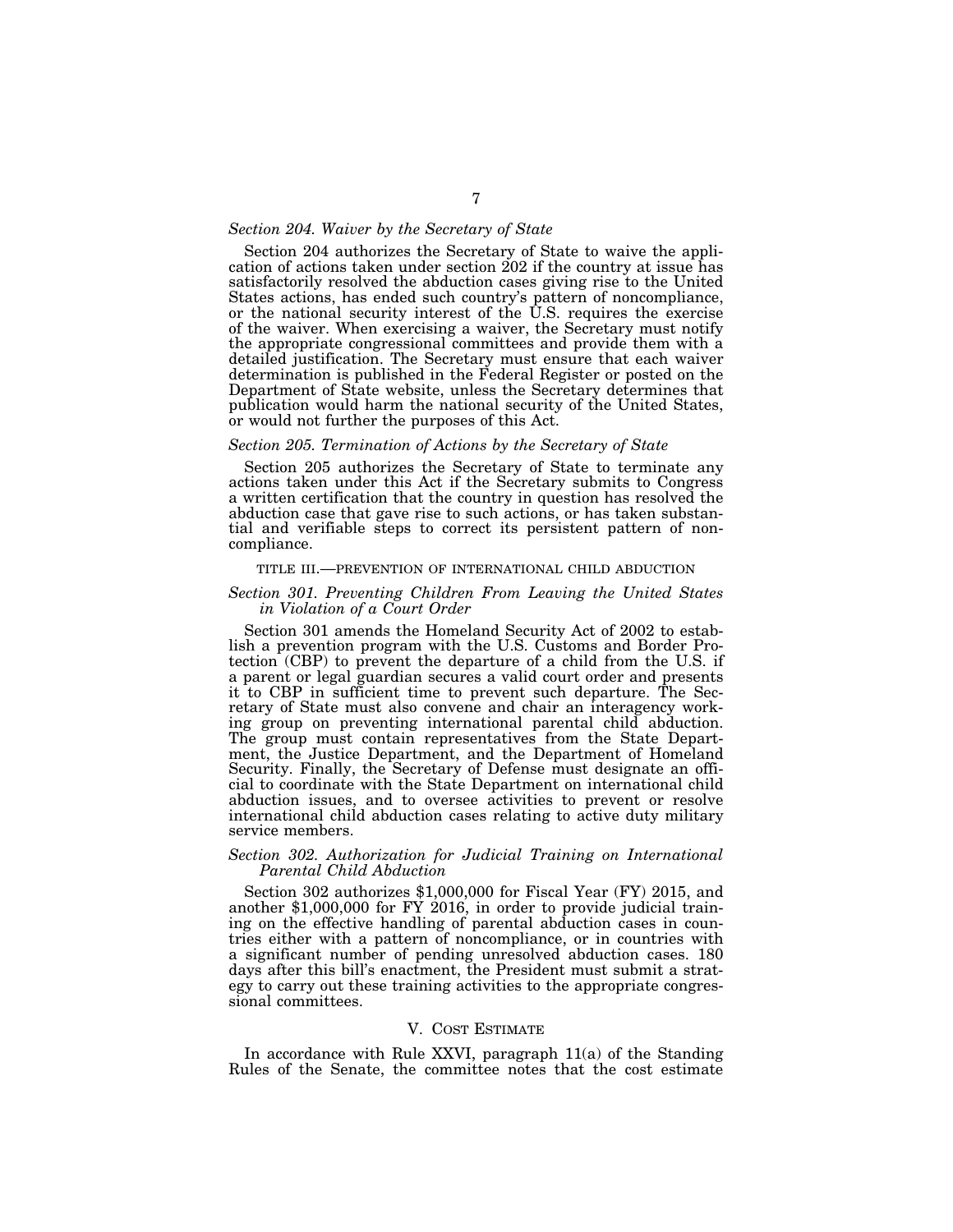provided by the Congressional Budget Office was not available for inclusion in this report. The estimate will be printed in either a supplemental report or the Congressional Record when it is available.

#### VI. EVALUATION OF REGULATORY IMPACT

Pursuant to the requirement of paragraph 11(b) of rule XXVI of the Standing Rules of the Senate, the committee has considered the regulatory and paperwork impact of H.R. 3212, as amended. The bill requires the Secretary of State to ensure that diplomatic and consular missions abroad maintain a consistent reporting standard with respect to abduction and access cases, and to monitor developments in abduction and access cases. However, it is not expected that these requirements will produce significant regulatory effect on individuals or businesses. The bill requires the Secretary of State to submit written notification to the Member of Congress and Senators, or Resident Commissioner or Delegate, representing the legal residence of a left-behind parent, but only if the parent reports an abduction and consents to notification. As such, it is the committee's view that the bill would not have a significant impact on the personal privacy of individuals affected. Title III of the bill requires the Secretary of Homeland Security, through the Commissioner of U.S. Customs and Border Protection, in coordination with the Secretary of State and others, to establish a program that, among other things, seeks to prevent children from departing the United States if there is a court order prohibiting such removal. While some regulations may be required to implement this requirement, the language explicitly contemplates the use of existing authorities and processes. As such, it is the committee's judgment that the regulatory impact of H.R. 3212, as amended, will not be significant.

### VII. CHANGES IN EXISTING LAW

In compliance with Rule XXVI, paragraph 12 of the Standing Rules of the Senate, changes in existing law made by the bill, as reported, are shown as follows (existing law proposed to be omitted is enclosed in black brackets, new matter is printed in italic, existing law in which no change is proposed is shown in roman).

#### TITLE 42.—THE PUBLIC HEALTH AND WELFARE

#### CHAPTER 121.—INTERNATIONAL CHILD ABDUCTION REMEDIES

#### **SECTION 11611. REPORT ON COMPLIANCE WITH THE HAGUE CONVEN-TION ON INTERNATIONAL CHILD ABDUCTION** *[Repealed]*

ø(a) IN GENERAL.—Beginning 6 months after October 21, 1998, and every 12 months thereafter, the Secretary of State shall submit a report to the appropriate congressional committees on the compliance with the provisions of the Convention on the Civil Aspects of International Child Abduction, done at The Hague on October 25, 1980, by the signatory countries of the Convention. Each such report shall include the following information:

 $\llbracket$ (1) The number of applications for the return of children submitted by applicants in the United States to the Central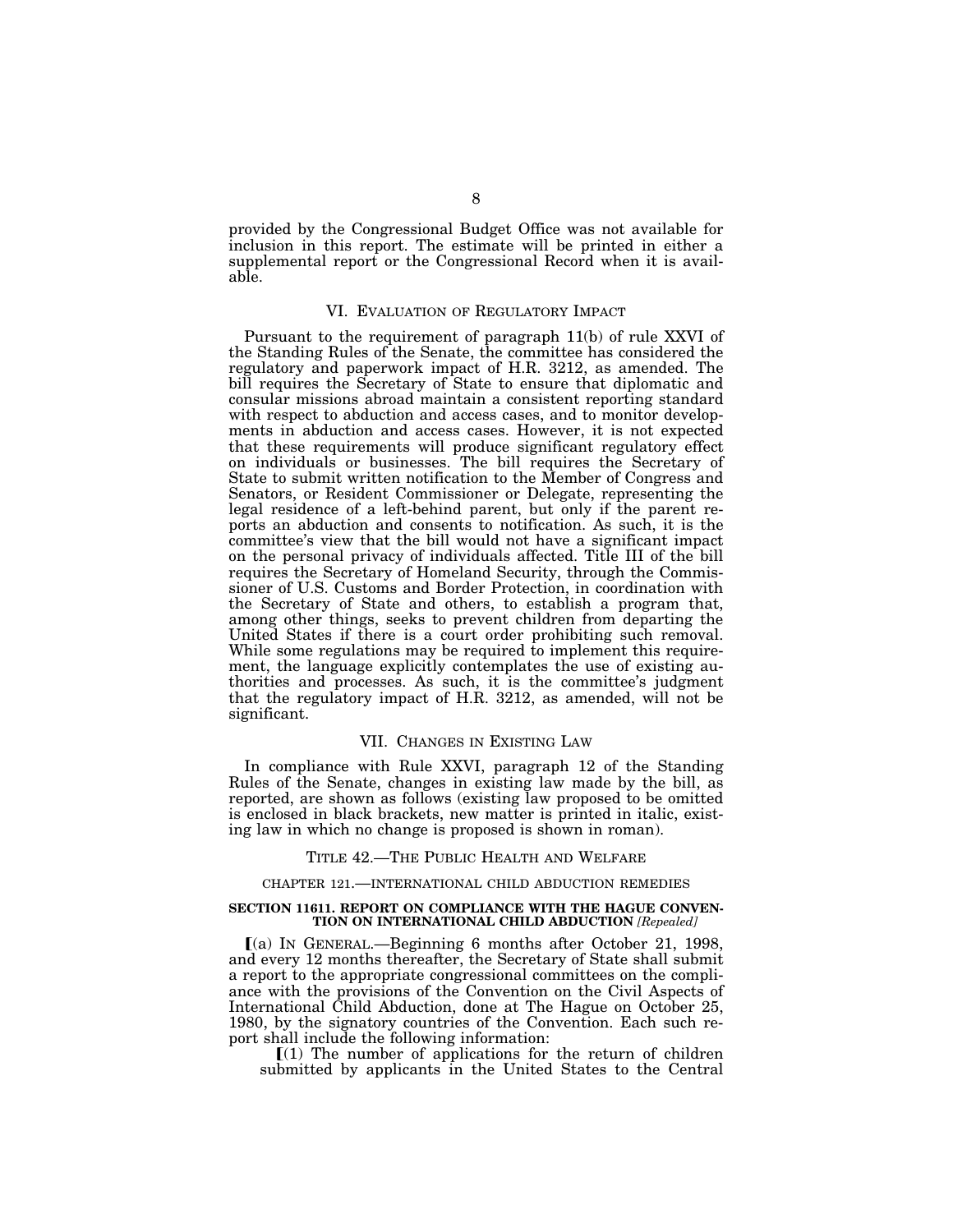Authority for the United States that remain unresolved more than 18 months after the date of filing.

 $(2)$  A list of the countries to which children in unresolved applications described in paragraph (1) are alleged to have been abducted, are being wrongfully retained in violation of United States court orders, or which have failed to comply with any of their obligations under such convention with respect to applications for the return of children, access to children, or both, submitted by applicants in the United States.

 $(3)$  A list of the countries that have demonstrated a pattern of noncompliance with the obligations of the Convention with respect to applications for the return of children, access to children, or both, submitted by applicants in the United States to the Central Authority for the United States.

ø(4) Detailed information on each unresolved case described in paragraph (1) and on actions taken by the Department of State to resolve each such case, including the specific actions taken by the United States chief of mission in the country to which the child is alleged to have been abducted.

 $(5)$  Information on efforts by the Department of State to encourage other countries to become signatories of the Convention.

 $(6)$  A list of the countries that are parties to the Convention in which, during the reporting period, parents who have been left-behind in the United States have not been able to secure prompt enforcement of a final return or access order under a Hague proceeding, of a United States custody, access, or visitation order, or of an access or visitation order by authorities in the country concerned, due to the absence of a prompt and effective method for enforcement of civil court orders, the absence of a doctrine of comity, or other factors.

 $(7)$  A description of the efforts of the Secretary of State to encourage the parties to the Convention to facilitate the work of nongovernmental organizations within their countries that assist parents seeking the return of children under the Convention.

ø(b) DEFINITION.—In this section, the term ''Central Authority for the United States'' has the meaning given the term in Article 6 of the Convention on the Civil Aspects of International Child Abduction, done at The Hague on October 25, 1980.

## **Public Law 107–296**

# HOMELAND SECURITY ACT OF 2002

|                                                                |   |   | ×  | $\ast$ | $\ast$ |   |  |  |
|----------------------------------------------------------------|---|---|----|--------|--------|---|--|--|
| TITLE IV.—DIRECTORATE OF BORDER<br>AND TRANSPORTATION SECURITY |   |   |    |        |        |   |  |  |
|                                                                | × | × | ×. | ×      | ×      | × |  |  |
| SUBTITLE C.-MISCELLANEOUS PROVISIONS                           |   |   |    |        |        |   |  |  |
|                                                                |   |   |    |        |        |   |  |  |